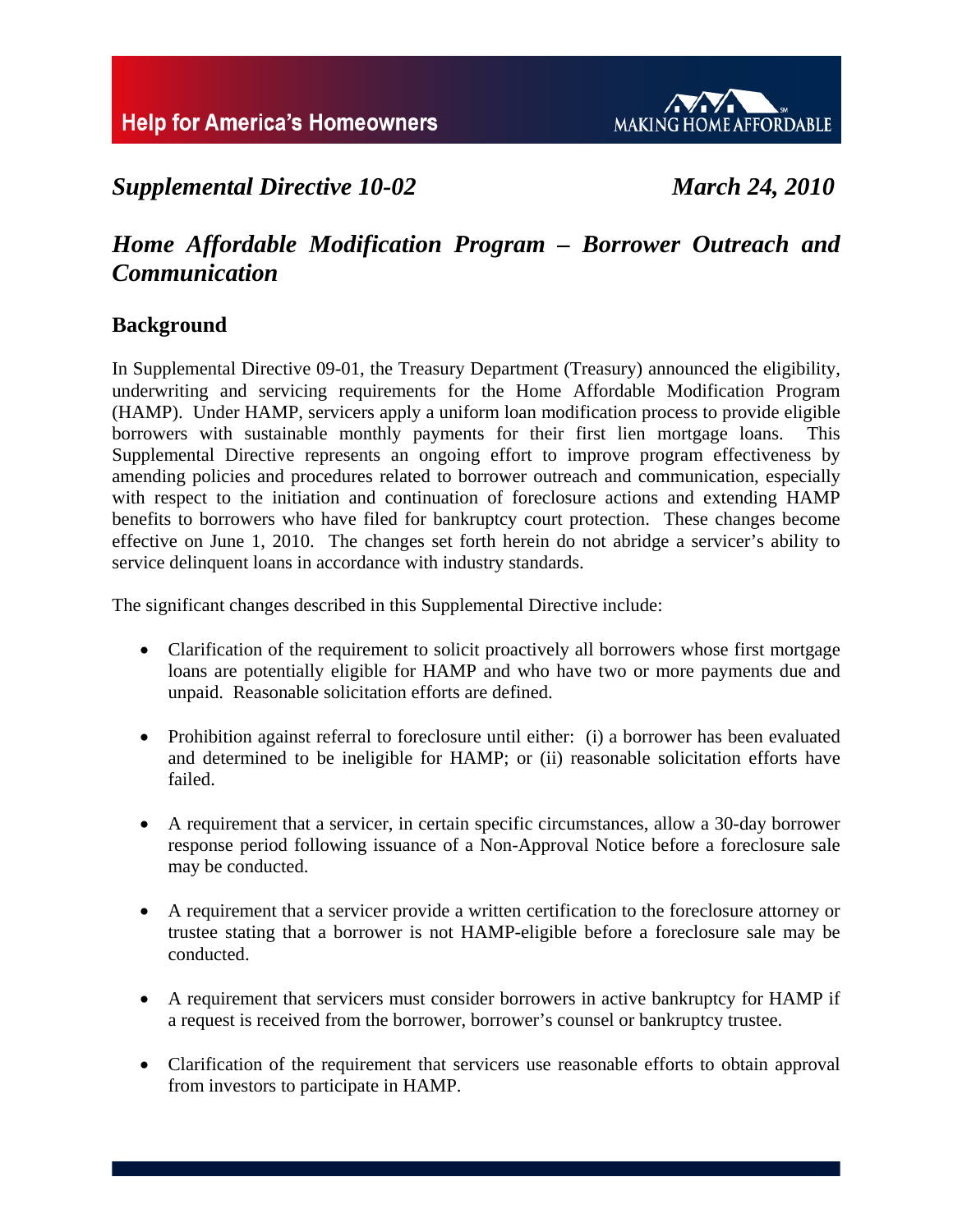This Supplemental Directive provides guidance to servicers of first lien mortgage loans that are not owned or guaranteed by Fannie Mae or Freddie Mac (Non-GSE Mortgages). Servicers of first lien mortgage loans that are owned or guaranteed by Fannie Mae or Freddie Mac should refer to the related HAMP guidelines issued by the applicable GSE.

## **Borrower Communication**

## **Borrower Solicitation**

Each servicer must have clear and comprehensive internal written policies for identification and solicitation of borrowers who are potentially eligible for HAMP based on information in the servicer's possession. These procedures should follow investor guidelines and comply with all contractual restrictions and with applicable laws, rules and regulations, including, but not limited to, the Fair Debt Collection Practices Act.

Servicers must pre-screen all first lien mortgage loans where two or more payments are due and unpaid to determine if they meet the basic criteria for consideration under HAMP (one-to-four unit residential property, occupied by the borrower as his or her principal residence, not vacant or condemned, originated on or before January 1, 2009, unpaid principal balance does not exceed  $$729,750<sup>1</sup>$  $$729,750<sup>1</sup>$  $$729,750<sup>1</sup>$  and not previously modified under HAMP). Servicers must proactively solicit for HAMP any borrower whose loan passes this pre-screen, unless the servicer has documented that the investor is not willing to participate in HAMP pursuant to the "Investor Solicitation" section of this Supplemental Directive.

Solicitation must include written communication clearly describing HAMP. Use of the form of solicitation letter available on www.HMPadmin.com shall satisfy this requirement. The servicer's HAMP solicitation may also identify other options potentially available to help the borrower cure the delinquency and retain homeownership. A servicer is deemed to have made a "Reasonable Effort" to solicit a borrower if over a period of at least 30 calendar days: (1) the servicer makes a minimum of four telephone calls to the last known phone numbers of record, at different times of the day; and (2) the servicer sends two written notices to the last address of record by sending one letter via certified/express mail or via overnight delivery service (such as Federal Express or UPS) with return receipt/delivery confirmation and one letter via regular mail. Any contact with eligible borrowers, whether by telephone, mail or otherwise, must (1) advise borrowers that they may be eligible for HAMP; (2) clearly describe the Initial Package required to be submitted by the borrower pursuant to Supplemental Directive 10-01 and state what other information the servicer needs to complete the HAMP analysis; (3) provide a toll-free telephone number through which the borrower can reach a servicer representative; and (4) identify any unique requirements the servicer may have established for submission of an Initial Package received later than 30 calendar days prior to a scheduled foreclosure sale date. All contact attempts must be documented in the servicing file. If the servicer has documentation evidencing that it satisfied the Reasonable Effort standard for HAMP prior to the effective date of this Supplemental Directive, re-solicitation of the borrower is not required.

 $\overline{a}$ 

<span id="page-1-0"></span><sup>&</sup>lt;sup>1</sup> Maximum loan limit for one unit dwelling. 2 units - \$934,200; 3 units - \$1,129,250; 4 units - \$1,403,400.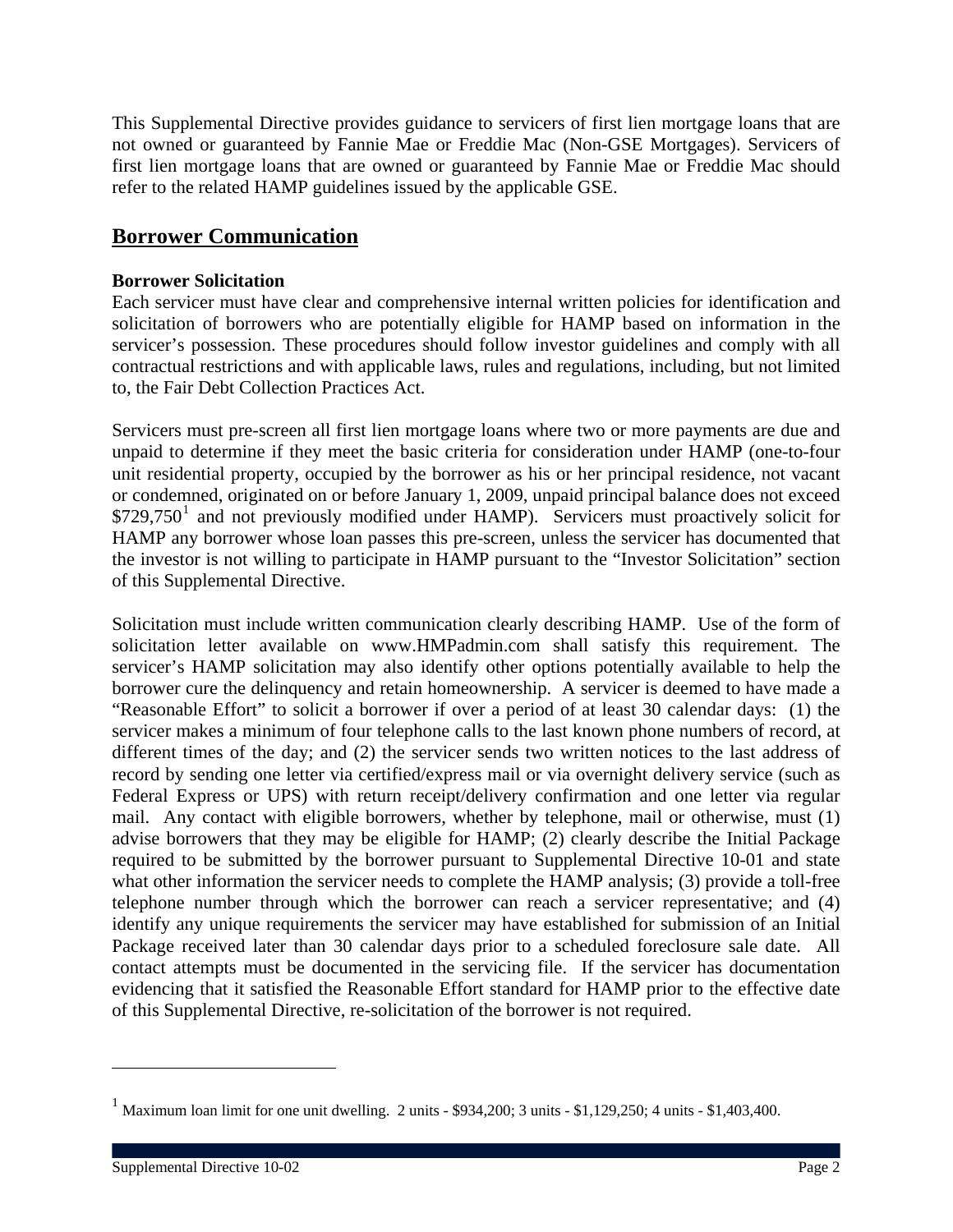Successful efforts by a servicer to communicate with the borrower or co-borrower about resolution of the delinquency are termed "right party contact" for purposes of this Supplemental Directive. If right party contact is established and the borrower expresses an interest in HAMP, the servicer must send a written communication to the borrower via regular or electronic mail that clearly describes the Initial Package required to be submitted by the borrower to request a HAMP modification. The communication should:

- Describe the income evidence required to be evaluated for HAMP;
- Provide the Request for Modification and Affidavit (RMA) (or other proprietary financial information form substantially similar in content to the RMA and, if necessary, a Hardship Affidavit); and
- Include an Internal Revenue Service (IRS) Form 4506T-EZ (or IRS Form 4506-T, if necessary).

The communication should also include clear language stating that during the HAMP evaluation the home will not: (i) be referred to foreclosure; or (ii) be sold at a foreclosure sale if the foreclosure process has already been initiated. In the communication, the servicer must include a specific date by which the Initial Package must be returned, which must be no less than 15 calendar days from the date of the communication. Electronic mail for this purpose may only be sent to an email address provided by the borrower when right party contact was made. Such email address must be documented in the servicing file.

If right party contact is established prior to satisfaction of the Reasonable Effort standard, the servicer must continue to take steps to satisfy the Reasonable Effort standard until the Initial Package is submitted by the borrower.

If right party contact is established but the borrower does not submit an Initial Package, the servicer must resend the Initial Package communication. Again, the servicer must include a specific date by which the Initial Package must be returned, which must be no less than 15 calendar days from the date of the second communication. If the borrower does not respond by providing an Initial Package within the required time period set forth in the second communication, the servicer may determine the borrower to be ineligible for HAMP.

If right party contact is established but the borrower submits an incomplete Initial Package within the required time period, the servicer must comply with the Incomplete Information Notice requirements set forth in Supplemental Directive 10-01. If the borrower does not respond to either the 30-day Incomplete Information Notice or the 15-day Incomplete Information Notice by providing a complete Initial Package within the required time period, the servicer may determine the borrower to be ineligible for HAMP.

The servicer is not required to send an Initial Package if, as a result of discussions with the borrower, the servicer determines that the borrower does not meet the basic eligibility criteria for HAMP as described in Supplemental Directive 09-01, or the servicer determines that the borrower's monthly mortgage obligation (including principal interest, taxes, insurance and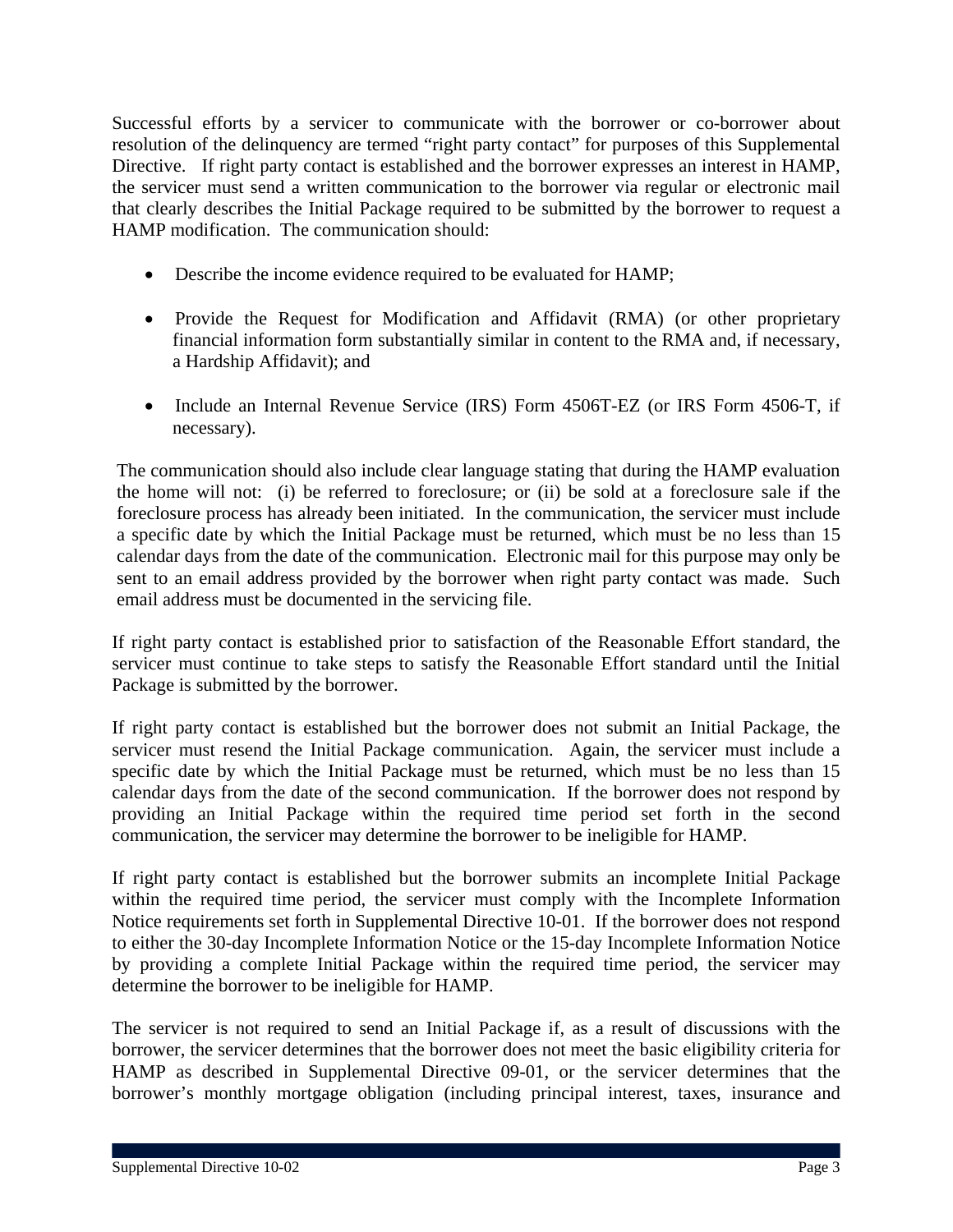homeowner's association fee, if applicable) is substantially less than 31% of the borrower's gross monthly income. Such decision must be documented in the applicable servicing file.

## **Other Borrower Communication**

As set forth in Supplemental Directives 09-07 and 10-01, servicers must acknowledge the Initial Package within 10 business days of receipt through a written communication to the borrower that includes a description of the servicer's evaluation process and timeline. Additionally, the communication must include clear language that states that during the HAMP evaluation the home will not: (i) be referred to foreclosure; or (ii) be sold at a foreclosure sale if the foreclosure process has already been initiated. If the Initial Package is received from the borrower via email, the servicer may email the acknowledgement to the same email address from which the Initial Package was received or other email address designated by the borrower in the Initial Package.

Servicer communications should provide the borrower with clear written information designed to help the borrower understand the modification process in accordance with Supplemental Directive 09-01. These communications must provide a toll-free telephone number where the borrower can reach a representative of the servicer capable of providing specific details about the HAMP modification process. The hours of operation for the toll-free telephone number should be listed.

Servicers must have adequate staffing, written procedures, resources and facilities for receipt, management, retention and retrieval of borrower documents to ensure that borrowers are not required to submit multiple copies of documents. Servicers must accept the RMA and other required verification documents submitted on behalf of borrowers by HUD-approved housing counseling agencies, non-profit consumer advocacy organizations, legal guardians, powers of attorney or legal counsel when the borrower has provided written authorization or provides written authorization contemporaneously with the submission of the RMA. The borrower is considered to have provided written authorization if a copy of the power of attorney, order of guardianship, or other legal papers authorizing the third party to act on behalf of the borrower are provided. Written authorization may be supplanted by the legal documents authorizing a third party to act more generally on behalf of the borrower in cases of disability or borrowers unavailable due to active duty military service.

Servicers must have written procedures and personnel in place to provide timely and appropriate responses to borrower inquiries and complaints in connection with HAMP within the timelines specified in this and previous Supplemental Directives. These procedures must include a process through which borrowers may escalate disagreements to a supervisory level, where a separate review of the borrower's eligibility or qualification can be performed.

## **Foreclosure Actions**

The following guidance replaces in its entirety the guidance set forth on page 14 of Supplemental Directive 09-01 under the heading "Temporary Suspension of Foreclosure Proceedings".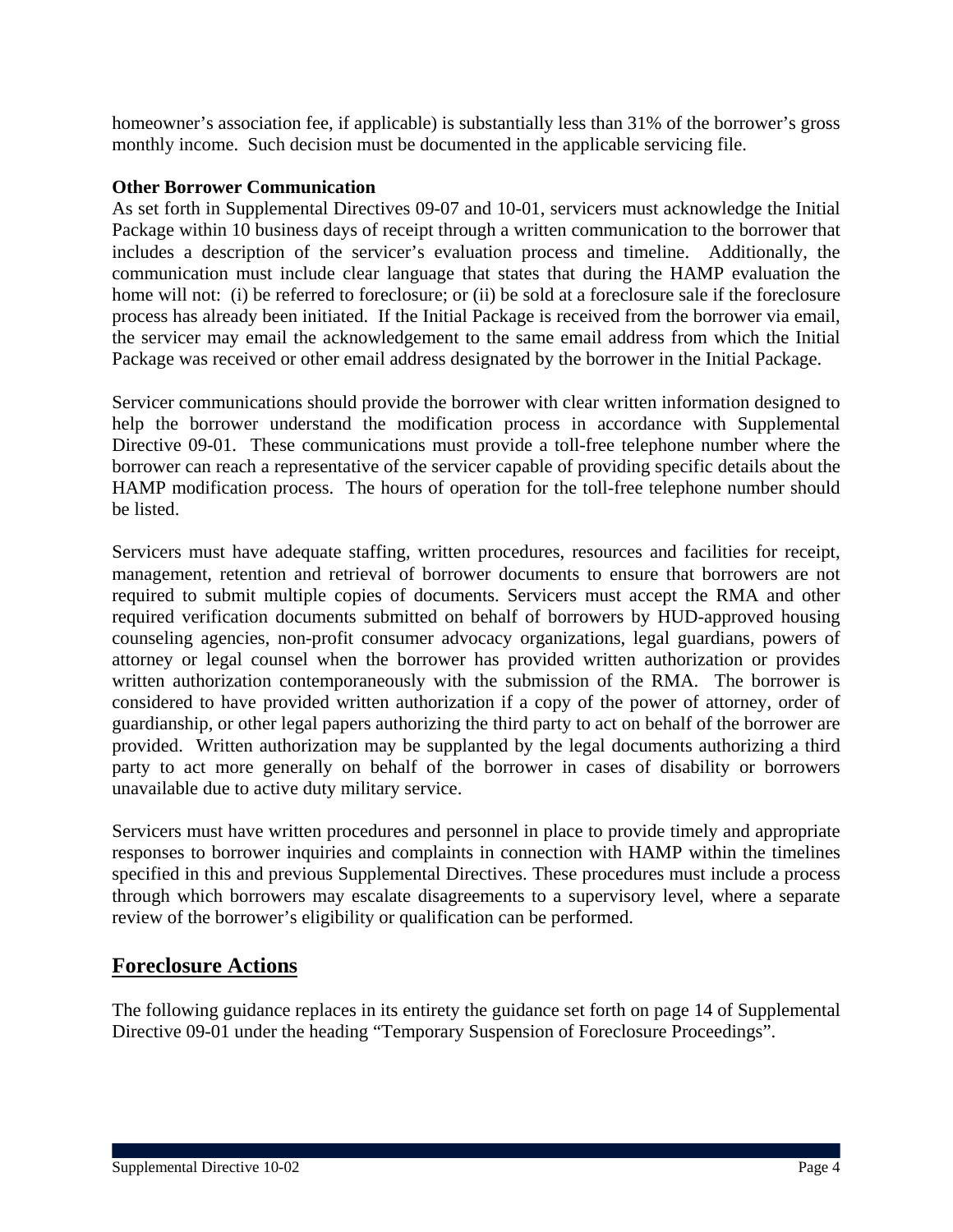## **Prohibition on Referral and Sale**

A servicer may not refer any loan to foreclosure or conduct a scheduled foreclosure sale *unless* and *until* at least one of the following circumstances exists:

- The borrower is evaluated for HAMP and is determined to be ineligible for the program; or
- The borrower is offered a trial period plan, but fails to make a trial period payment by the last day of the month in which such payment is due; or
- The servicer has established right party contact, has sent at least two written requests asking the borrower to supply required information in accordance with this Supplemental Directive and has otherwise satisfied the Reasonable Effort solicitation standard, and the borrower failed to respond by the dates indicated in those requests; or
- The servicer has satisfied the Reasonable Effort solicitation standard without establishing right party contact; or
- The borrower or co-borrower states he or she is not interested in pursuing a HAMP modification and such statement is reflected by the servicer in their servicing system.

### **Borrower Response Period**

Supplemental Directive 09-08 describes circumstances in which a written Non-Approval Notice must be provided to borrowers who have not been approved for HAMP. The servicer may not conduct a foreclosure sale within the 30 calendar days after the date of a Non-Approval Notice or any longer period required to review supplemental material provided by the borrower in response to a Non-Approval Notice unless the reason for non-approval is (1) ineligible mortgage, (2) ineligible property, (3) offer not accepted by borrower/request withdrawn or (4) the loan was previously modified under HAMP.

A model clause describing these rights is attached as Exhibit A. Use of the model clause is optional; however, it illustrates the level of specificity that is deemed to be in compliance with the language requirements of this Supplemental Directive.

### **Halt of Existing Foreclosure Actions During a Trial Period Based on Verified Income**

With respect to a borrower who submits a request for HAMP consideration after a loan has been referred to foreclosure, the servicer shall, immediately upon the borrower's acceptance of a trial period plan based on verified income as described in Supplemental Directive 10-01 and for the duration of the trial period, take those actions within its authority that are necessary to halt further activity and events in the foreclosure process, whether judicial or non-judicial, including but not limited to refraining from scheduling a sale or causing a judgment to be entered.

The servicer shall not be in violation of this instruction to the extent that: (a) a court with jurisdiction over the foreclosure proceeding (if any), or the bankruptcy court in a bankruptcy case, or the public official charged with carrying out the activity or event, fails or refuses to halt some or all activities or events in the matter after the servicer has made reasonable efforts to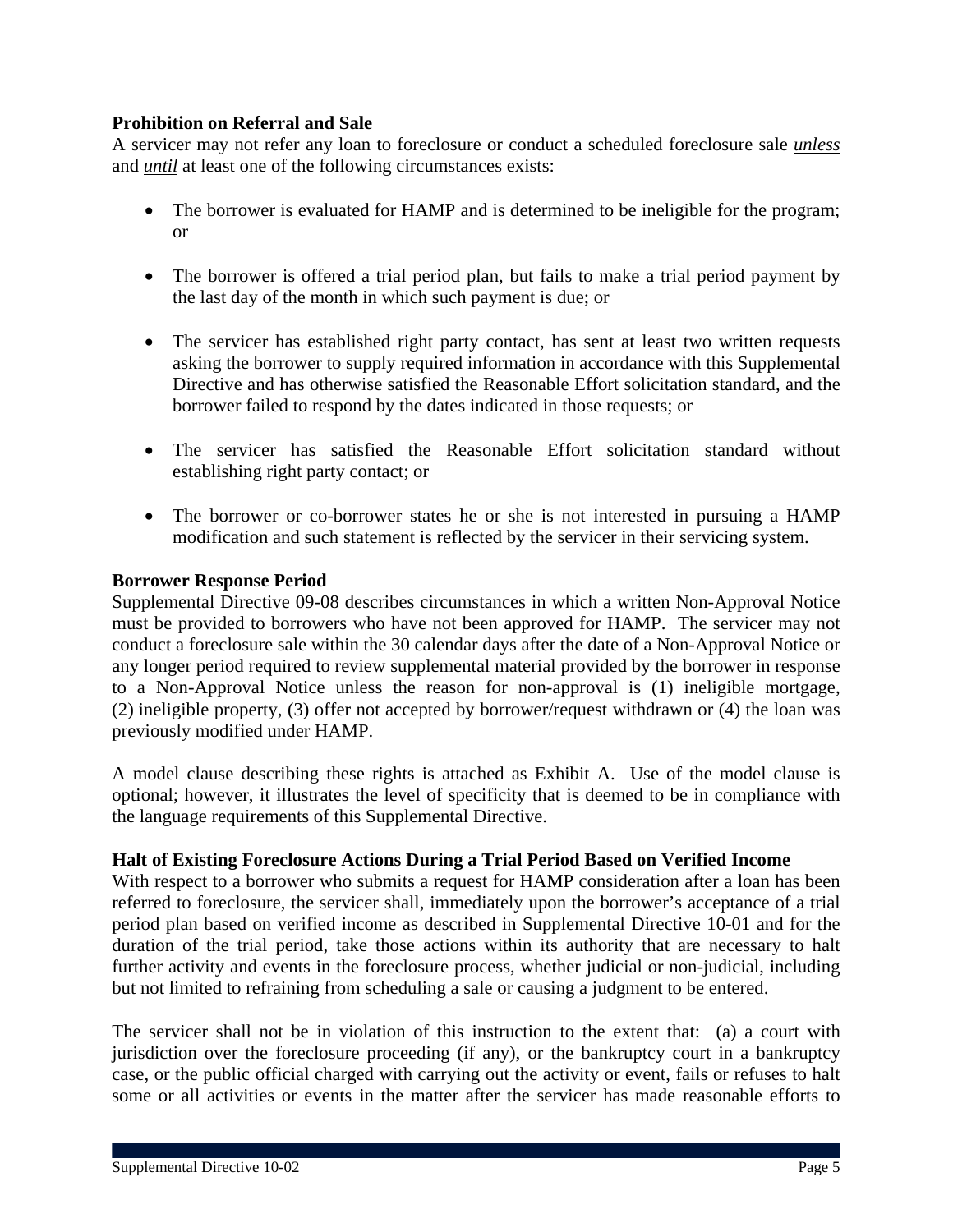move the court or request the public official for a cessation of the activity or event; (b) the servicer must take some action to protect the interests of the owner, investor, guarantor or servicer of the loan in response to action taken by the borrower or other parties in the foreclosure process; or (c) there is not sufficient time following the borrower's acceptance of the trial period plan for the servicer to halt the activity or event, provided that in no event shall the servicer permit a sale to go forward. The servicer must document in the servicing file if any of the foregoing exceptions to the requirement to halt an existing foreclosure action are applicable.

## **Deadline for Suspension of Foreclosure Sales**

When a borrower submits a request for HAMP consideration after a foreclosure sale date has been scheduled and the request is received no later than midnight of the seventh business day prior to the foreclosure sale date (the "Deadline"), the servicer must suspend the sale as necessary to evaluate the borrower for HAMP. Servicers are not required to suspend a foreclosure sale when: (1) a request for HAMP consideration is received after the Deadline; (2) a borrower received a HAMP modification and lost good standing; (3) a borrower received a HAMP offer and failed to make one or more payments under the trial period plan by the last day of the month in which it was due; or (4) a borrower was evaluated based upon an Initial Package and determined to be ineligible under HAMP requirements.

The servicer shall not be in violation of this instruction to the extent that a court with jurisdiction over the foreclosure proceeding (if any), or the bankruptcy court in a bankruptcy case, or the public official charged with carrying out the activity or event, fails or refuses to halt the sale after the servicer has made reasonable efforts to move the court or request the public official for a cessation of the sale. The servicer must document in the servicing file if the foregoing exception to the requirement to suspend an existing foreclosure sale is applicable.

A borrower will be deemed to have requested consideration for HAMP when a complete Initial Package (i.e., RMA, Form 4506T-EZ, required evidence of income) is received by the servicer or its foreclosure attorney/trustee prior to the Deadline. However, the servicer may establish additional requirements for requests received later than 30 calendar days prior to a scheduled foreclosure sale date, including, for example, a requirement that a complete Initial Package be delivered through certified/express delivery mail with return receipt/delivery confirmation to either the servicer or the foreclosure attorney/foreclosure trustee. These requirements must be posted on the servicer's website and communicated to the borrower in writing in accordance with the Borrower Solicitation requirements of this Supplemental Directive or through other written communication.

If the borrower contacts the servicer prior to the Deadline, the servicer must inform the borrower of the Deadline and any submission requirements.

### **Mitigating Foreclosure Impact**

The servicer must take the following action to mitigate foreclosure impact:

 **Simultaneous Trial Period Plan and Foreclosure Explanation.** When a borrower is simultaneously in foreclosure and is either being evaluated for HAMP or is in a trial period plan, the servicer must provide the borrower with a written notification that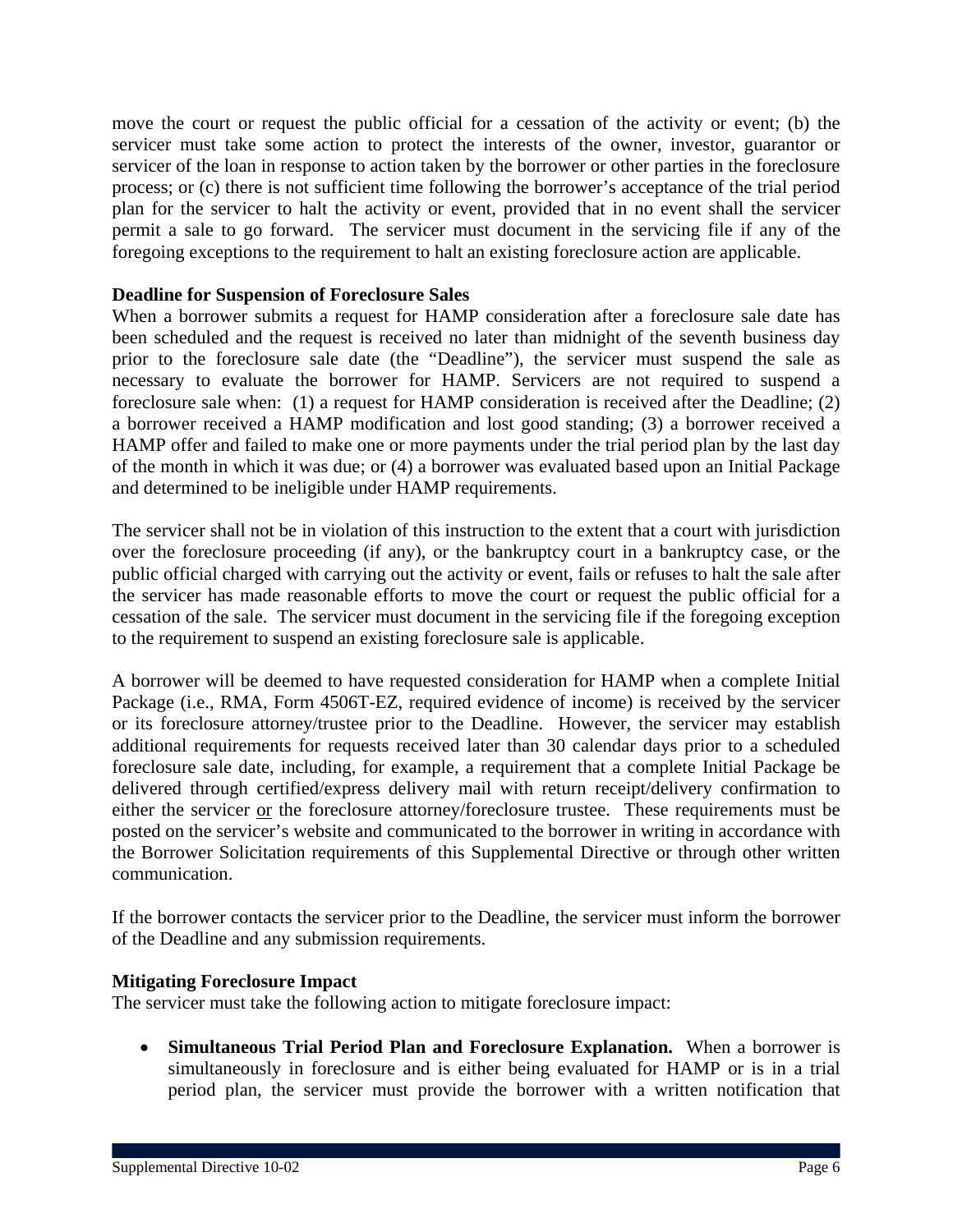explains, in clear language, the concurrent modification and foreclosure processes and that states that even though certain foreclosure activities may continue, the home will not be sold at a foreclosure sale while the borrower is being considered for HAMP or while the borrower is making payments under a trial period plan. Model language for this notification is attached as Exhibit B. Use of the model language is optional; however, it illustrates the level of specificity that is deemed to be in compliance with the language requirements of this Supplemental Directive.

- **Foreclosure Attorney/Trustee Communication.** Servicers must develop and implement written policies and procedures to provide notification to their foreclosure attorney/trustee regarding a borrower's HAMP status, including whether the borrower is potentially eligible for HAMP (and is subject to the Borrower Solicitation requirements of this Supplemental Directive), and whether the borrower is being evaluated for, or is currently in, a HAMP trial period plan. Servicers must ensure that their foreclosure attorney/trustee adheres to all of the requirements of this Supplemental Directive with respect to referral to foreclosure, stay of foreclosure actions and suspension of foreclosure sales.
- **Certification Prior to Foreclosure Sale.** Servicers must develop and implement written procedures applicable to all loans that are potentially eligible for HAMP (and are subject to the Borrower Solicitation requirements of this Supplemental Directive) that require the servicer to provide to the foreclosure attorney/trustee a written certification that (i) one of the five circumstances under the "Prohibition on Referral and Sale" section of this Supplemental Directive exists, and (ii) all other available loss mitigation alternatives have been exhausted and a non-foreclosure outcome could not be reached. This certification must be provided no sooner than seven business days prior to the scheduled foreclosure sale date (the Deadline) or any extension thereof.

## **Borrowers in Bankruptcy**

Borrowers in active Chapter 7 or Chapter 13 bankruptcy cases must be considered for HAMP if the borrower,<sup>[2](#page-6-0)</sup> borrower's counsel or bankruptcy trustee submits a request to the servicer. With the borrower's permission, a bankruptcy trustee may contact the servicer to request a HAMP modification. Servicers are not required to solicit these borrowers proactively for HAMP. Borrowers who are in a trial period plan and subsequently file for bankruptcy may not be denied a HAMP modification on the basis of the bankruptcy filing. The servicer and its counsel must work with the borrower or borrower's counsel to obtain any court and/or trustee approvals required in accordance with local court rules and procedures. Servicers should extend the trial period plan as necessary to accommodate delays in obtaining court approvals or receiving a full remittance of the borrower's trial period payments when they are made to a trustee, but they are not required to extend the trial period beyond two months, resulting in a total five-month trial

 $\overline{a}$ 

<span id="page-6-0"></span> $2$  Where the borrower filed the bankruptcy pro se, (without an attorney), it is recommended that the servicer provide information relating to the availability of a HAMP modification to the borrower with a copy to the bankruptcy trustee. This communication should not imply that it is in any way an attempt to collect a debt. Servicers must consult their legal counsel for appropriate language.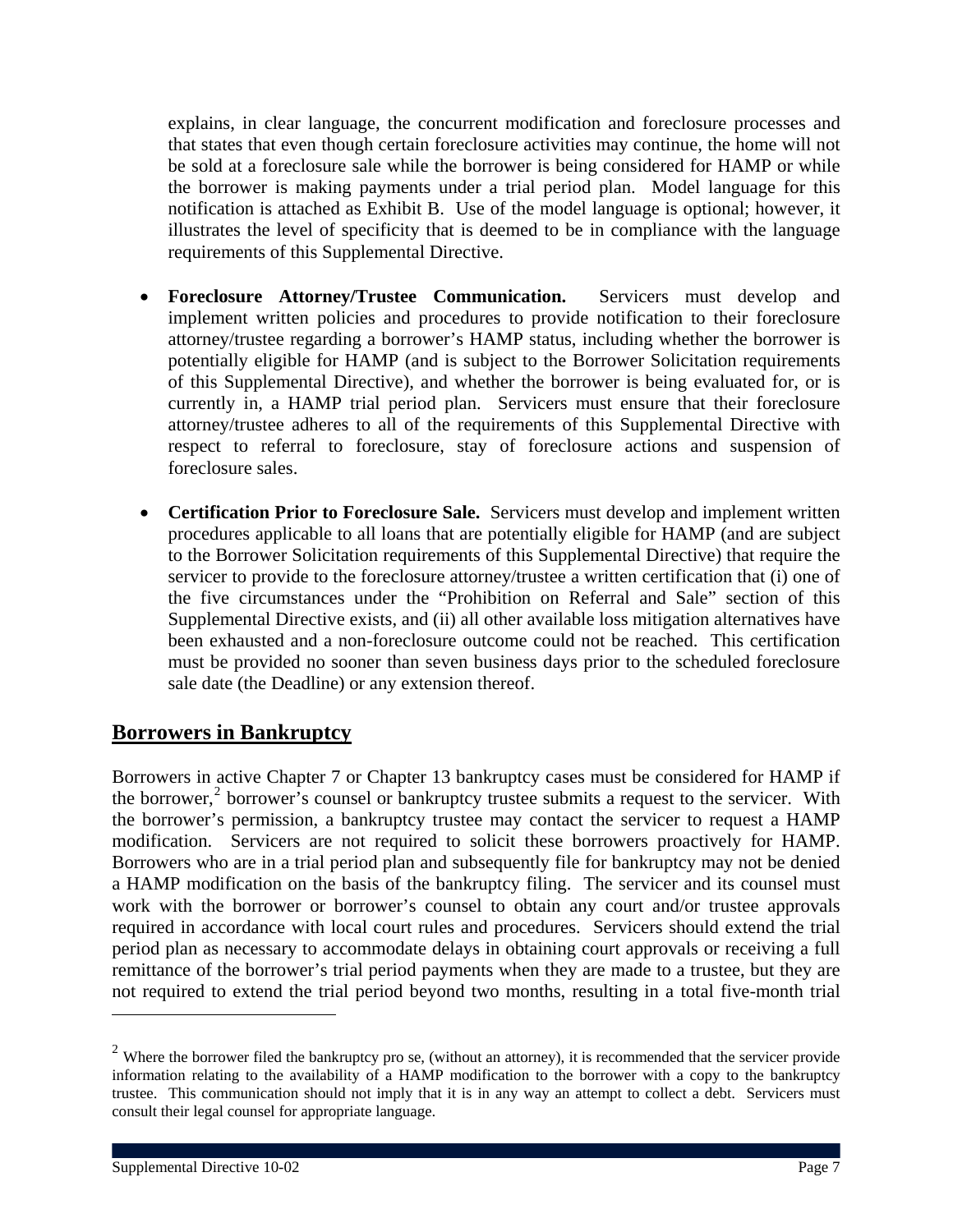period. In the event of a trial period extension, the borrower shall make a trial period payment for each month of the trial period, including any extension month.

When a borrower in an active Chapter 13 bankruptcy is in a trial period plan and the borrower has made post-petition payments on the first lien mortgage in the amount required by the trial period plan, a servicer must not object to confirmation of a borrower's Chapter 13 plan, move for relief from the automatic bankruptcy stay, or move for dismissal of the Chapter 13 case on the basis that the borrower paid only the amounts due under the trial period plan, as opposed to the non-modified mortgage payments.

Borrowers who have received a Chapter 7 bankruptcy discharge in a case involving the first lien mortgage who did not reaffirm the mortgage debt under applicable law are eligible for HAMP. The following language must be inserted in Section 1 of the Home Affordable Modification Agreement:

"I was discharged in a Chapter 7 bankruptcy proceeding subsequent to the execution of the Loan Documents. Based on this representation, Lender agrees that I will not have personal liability on the debt pursuant to this Agreement."

## **Substitution of Income Documents**

When a borrower is in an active Chapter 7 or Chapter 13 bankruptcy, the servicer may accept copies of the bankruptcy schedules and tax returns (if returns are required to be filed) in lieu of the RMA and Form 4506T-EZ, and may use this information to determine borrower eligibility (with the income documentation). Servicers should request the schedules and tax returns from the borrower, borrower's counsel or bankruptcy court. If the bankruptcy schedules are greater than 90 days old as of the date that such schedules are received by the servicer, the borrower must provide updated evidence of income to determine HAMP eligibility. Additionally, either directly or through counsel, borrowers must provide a completed and executed Hardship Affidavit (or RMA).

### **Waiver of Trial Period Plan**

Pending development of systems capability, and at the discretion of the servicer, borrowers in an active Chapter 13 bankruptcy who are determined to be eligible for HAMP may be converted to a permanent modification without completing a trial period plan if:

- The borrower makes all post-petition payments on their first lien mortgage loan due prior to the effective date of the Home Affordable Modification Agreement, and at least three of those payments are equal to or greater than the proposed modified payment;
- The modification is approved by the bankruptcy court, if required; and
- The trial period plan waiver is permitted by the applicable investor guidelines.

When payments under a bankruptcy plan are used in lieu of a trial period in accordance with these guidelines, the servicer and borrower will be eligible to accrue "pay for success" and "pay for performance" incentives for the length of a standard HAMP trial period.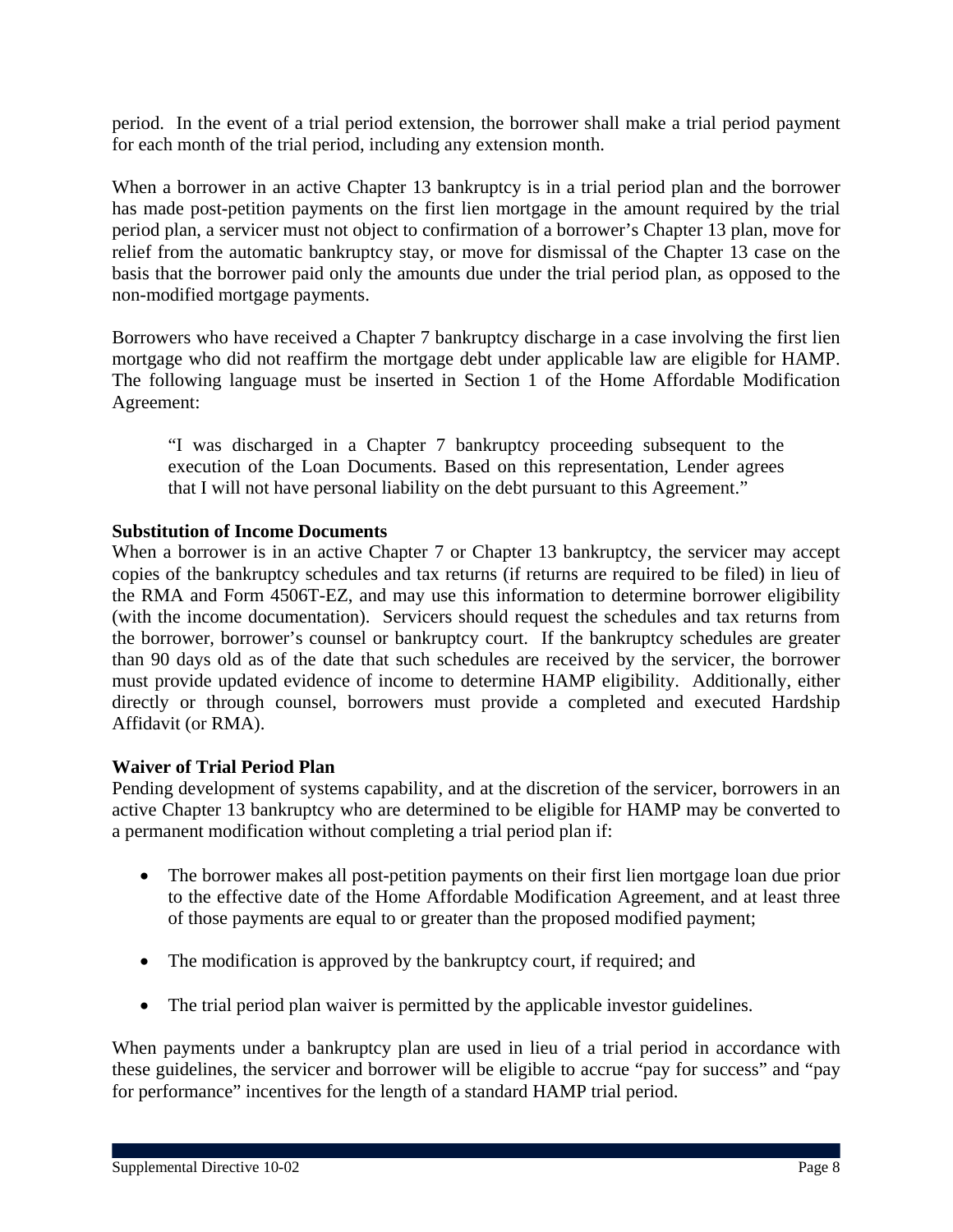Changes to several data reporting attributes under HAMP will be required to enable servicers to report a bankruptcy plan in lieu of a HAMP trial period. Servicers should look for a full description and detail of the data attributes for bankruptcy reporting to be posted on www.HMPadmin.com. Servicers may not exercise this waiver authority until the data elements are posted and the system capability exists to support this policy change.

## **Continued HAMP Eligibility**

Servicers are reminded of those situations when a borrower may seek reconsideration for a HAMP modification. As stated in Supplemental Directive 10-01, a borrower who has been evaluated for HAMP but does not meet the minimum eligibility criteria described in the "HAMP Eligibility" section of Supplemental Directive 09-01 or who meets the minimum eligibility criteria but is not qualified for HAMP by virtue of a negative NPV result, excessive forbearance or other financial reason, may request reconsideration for HAMP at any time prior to the Deadline if they experience a change in circumstance. In these cases, the servicer is obligated to consider the borrower's request pursuant to its obligations under the Servicer Participation Agreement (SPA).

A servicer's SPA obligation to offer the borrower a HAMP modification is considered satisfied, and the borrower is not eligible for a subsequent HAMP offer, if the borrower either (1) received a HAMP modification and lost good standing, or (2) the borrower received a HAMP offer and either failed to make one or more payments under trial period plan by the last day of the month in which it was due, or if applicable, failed to provide (i) all required documents by the end of the trial period; or (ii) the Home Affordable Loan Modification Agreement and all related documents by the last day of the month in which the Modification Effective Date occurs.

## **Servicing Transfers of Loans in Foreclosure**

The servicer may transfer a loan free and clear of all HAMP-related obligations under the SPA if one of the five circumstances under the "Prohibition on Referral and Sale" section of this Supplemental Directive exists with respect to such loan, and any applicable response period has elapsed, unless a borrower with continued HAMP eligibility requests consideration prior to the effective date of the servicing transfer. Such loans are not required to be transferred pursuant to the form of Assignment and Assumption Agreement attached as Exhibit D to the Servicer Participation Agreement. Servicers should refer to the "Transfers of Servicing" section of Supplemental Directive 09-01 for guidance regarding servicing transfers of loans modified pursuant to HAMP.

## **Investor Solicitation**

Within 90 days of executing a Servicer Participation Agreement (SPA), the servicer must review all servicing agreements to determine investor participation in the program. Within 30 days of identifying an investor as a non-participant, the servicer will contact the investor in writing at least once, encouraging the investor to permit modifications under HAMP.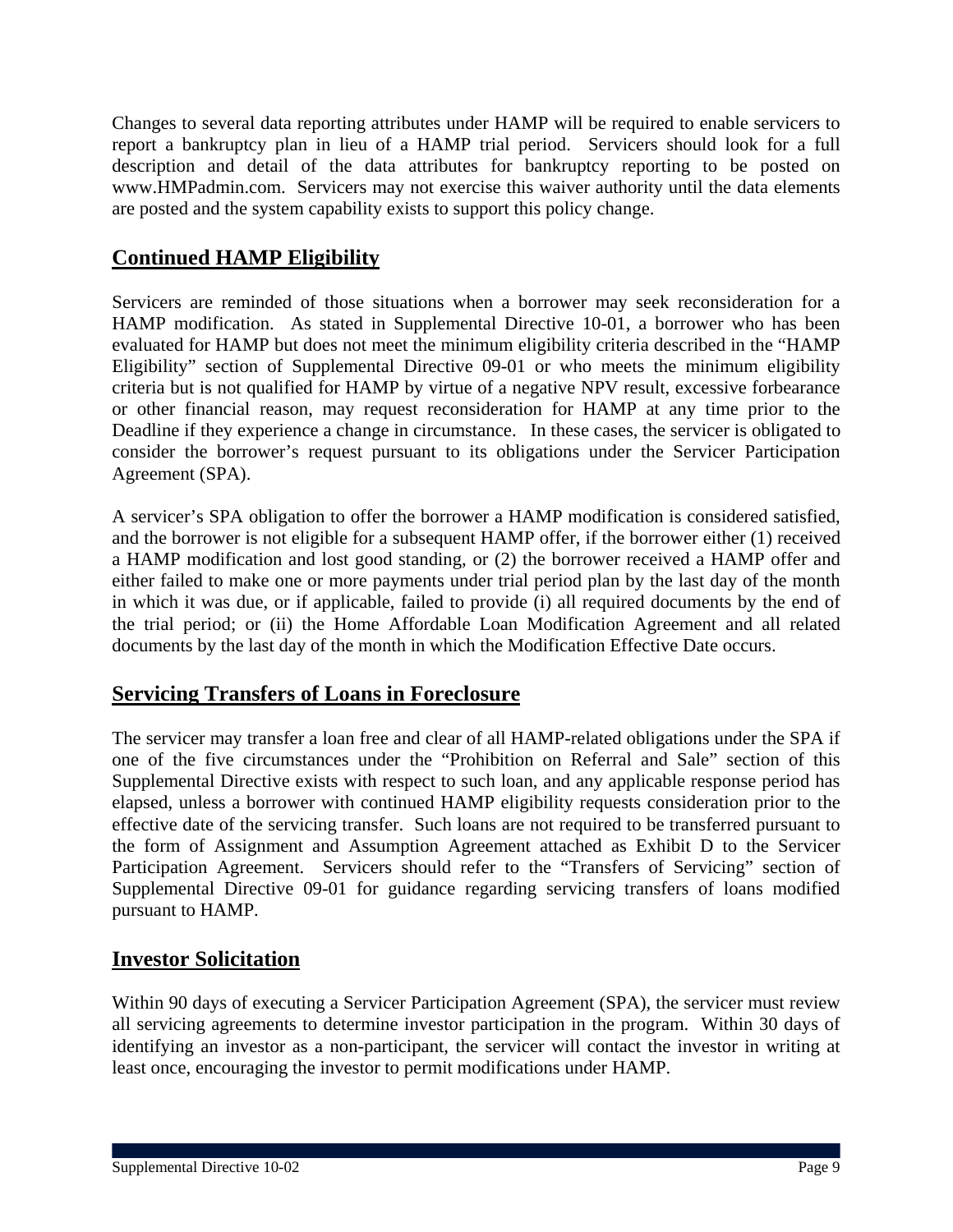Within 60 calendar days following the effective date of this Supplemental Directive, participating servicers must, if they have not already done so, provide to Fannie Mae, as Treasury's Program Administrator: (1) the number of investors for whom it services loans; (2) a list of those investors who do not participate in HAMP; and (3) the number of loans serviced for each investor that does not participate in HAMP. Servicers that execute a SPA after the date of this Supplemental Directive must provide the investor participation list to Fannie Mae, as Treasury's program administrator, within 120 days of SPA execution.

Servicers are required to notify Fannie Mae, as Treasury's Program Administrator, of changes to the Investor Participation List within 30 calendar days of any change.

## **Documentation**

Servicers are required to maintain appropriate documentary evidence of their HAMP-related activities, and to provide that documentary evidence upon request to Freddie Mac as the Compliance Agent for Treasury. As Compliance Agent, Freddie Mac will incorporate the additional requirements articulated in this Supplemental Directive into its compliance program. Servicers must maintain documentation in well-documented servicer system notes or in loan files for all HAMP activities addressed in this Supplemental Directive, including, but not limited to, the following:

- All HAMP related communications, whether verbal or written, with or to the borrower or trusted advisor (including but not limited to the dates of communications, names of contact person(s), and a summary of the conversation), including any email correspondence to or from the borrower.
- Pre-screening of loans for HAMP prior to referring any loan to foreclosure or conducting scheduled foreclosure sales.
- Postponement of scheduled foreclosure sales in applicable scenarios.
- Substitution of income documents for borrowers in active Chapter 7 or Chapter 13 bankruptcy.
- Waiver of the trial period plan for borrowers in active Chapter 13 bankruptcy.
- Policies and procedures required by this Supplemental Directive.
- Certification prior to foreclosure sale.
- Evidence of assessment of investor willingness to participate in HAMP and any specific outreach to investors on either a portfolio or loan-by-loan basis, including copies of any contracts with investors relied upon in denying HAMP modifications. This should include, where applicable, documentation relating to specific parameters or limitations on participation required by investors for steps in the waterfall.
- Evidence of receipt of the Initial Package from a borrower.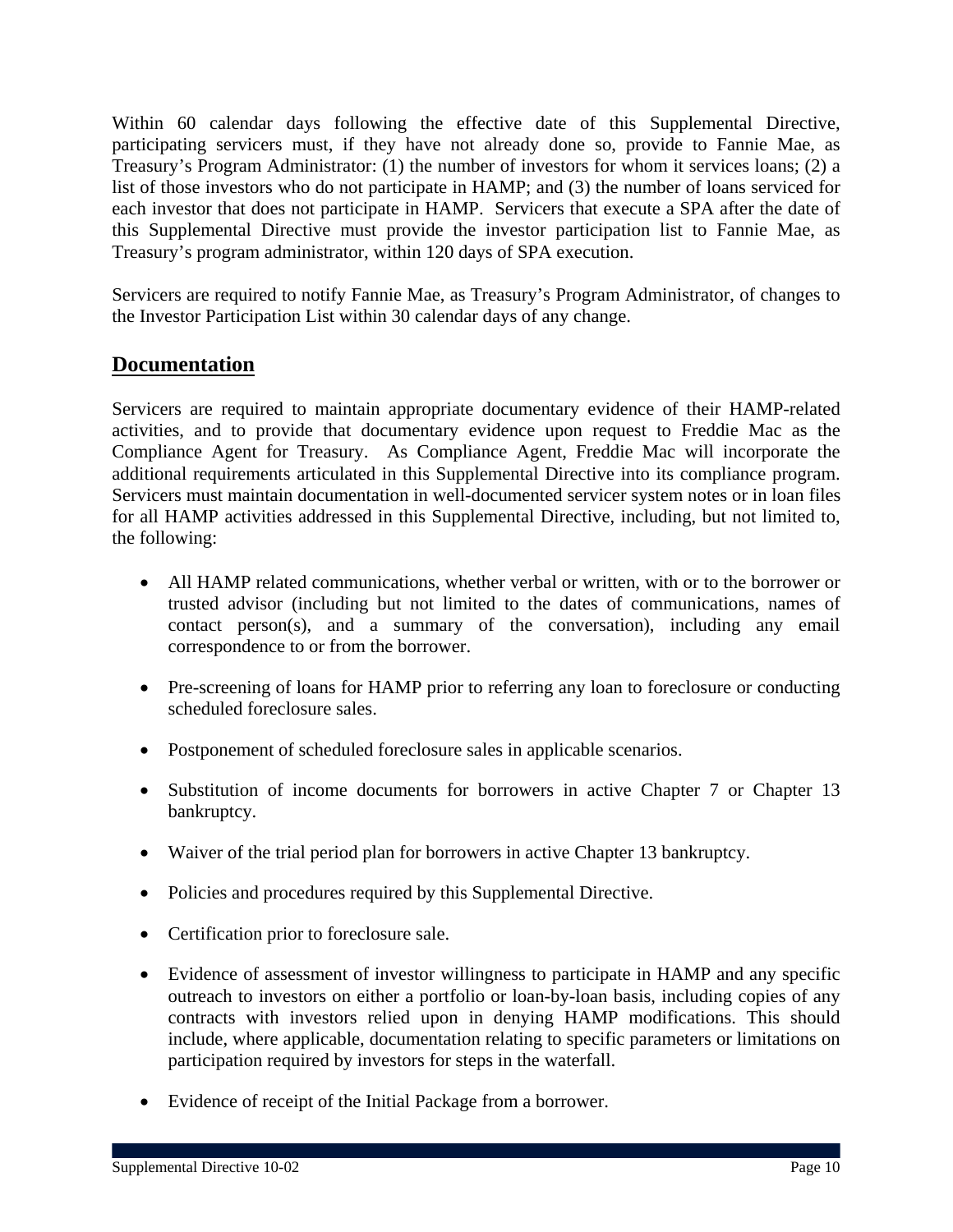### **EXHIBIT A BORROWER RESPONSE PERIOD**

The model clause in this exhibit provides sample language that may be used to explain the borrower response period that exists after a borrower is issued a Non-Approval Notice unless the reason for non-approval is (1) ineligible mortgage, (2) ineligible property, (3) offer not accepted by borrower/request withdrawn or (4) the loan was previously modified under HAMP. Use of the model clause is optional; however, it illustrates a level of specificity that is deemed to be in compliance with language requirements of this Supplemental Directive.

You have 30 calendar days from the date of this notice to contact [name of servicer] to discuss the reason for non-approval for a HAMP modification or to discuss alternative loss mitigation options that may be available to you. Your loan may be referred to foreclosure during this time, or any pending foreclosure action may continue. However, **no foreclosure sale will be conducted and you will not lose your home** during this 30-day period [or any longer period required for us to review supplemental material you may provide in response to this Notice].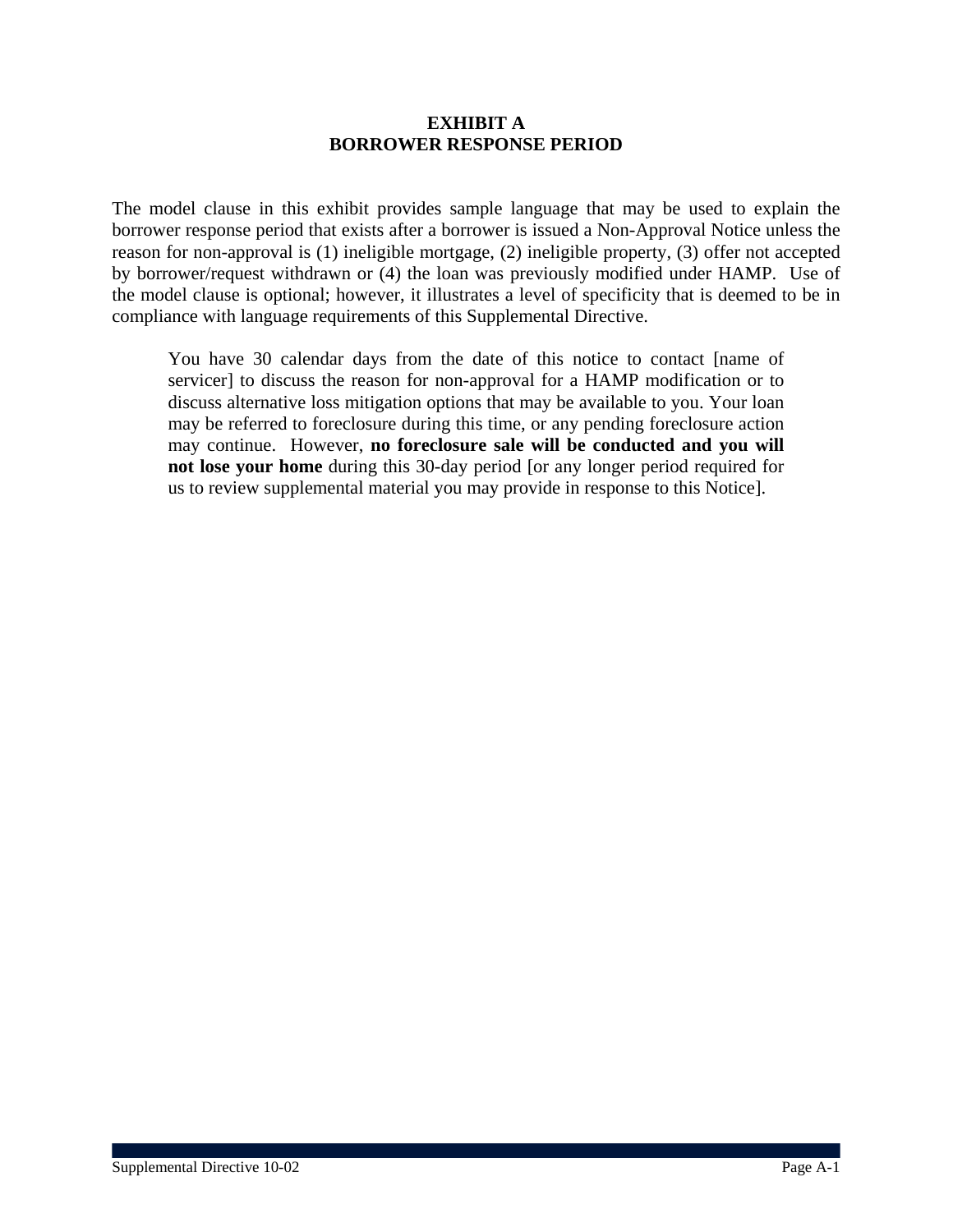## **EXHIBIT B MODEL SIMULTANEOUS TRIAL PLAN-FORECLOSURE PROCESS EXPLANATION**

[Servicer Logo]

[Date]

[Name] [Address 1] [Address 2]

Dear [borrower and co-borrower name(s)]:

We are committed to helping you retain your home. That's why we are currently evaluating your mortgage for eligibility in the Home Affordable Modification Program ("HAMP") which would modify the terms of your loan and make your mortgage payments more affordable. Your loan has been previously referred to foreclosure and we will continue the foreclosure process while we evaluate your loan for HAMP. However, **no foreclosure sale will be conducted and you will not lose your home** during the HAMP evaluation.

### **HAMP Eligibility**

- If you are eligible for HAMP, you will enter into a "trial period". You will receive a Trial Period Plan Notice which will contain a new trial payment amount (this will temporarily replace your current mortgage payment during the HAMP trial period). To accept the Trial Period Plan, you must make your first trial payment by the specified due date. Once you accept, we will halt the foreclosure process as long as you continue to make your required trial plan payments.
- **●** If you do not qualify for HAMP, or if you fail to comply with the terms of the Trial Period Plan, you will be sent a Non-Approval Notice. In most cases, you will have 30 days to review the reason for non-approval and contact us to discuss any concerns you may have. During this 30-day review period, we may continue with the pending foreclosure action, but **no foreclosure sale will be conducted and you will not lose your home**.

### **Important—Do not ignore any foreclosure notices**.

The HAMP evaluation and the process of foreclosure may proceed at the same time. You may receive foreclosure/eviction notices - delivered by mail or in person - or you may see steps being taken to proceed with a foreclosure sale of your home. While you will not lose your home during the HAMP evaluation, to protect your rights under applicable foreclosure law, you may need to respond to these foreclosure notices or take other actions. If you have any questions about the foreclosure process and the evaluation of your HAMP request, contact us at [XXX.XXX.XXXX]. If you do not understand the legal consequences of the foreclosure, you are also encouraged to contact a lawyer or housing counselor for assistance.